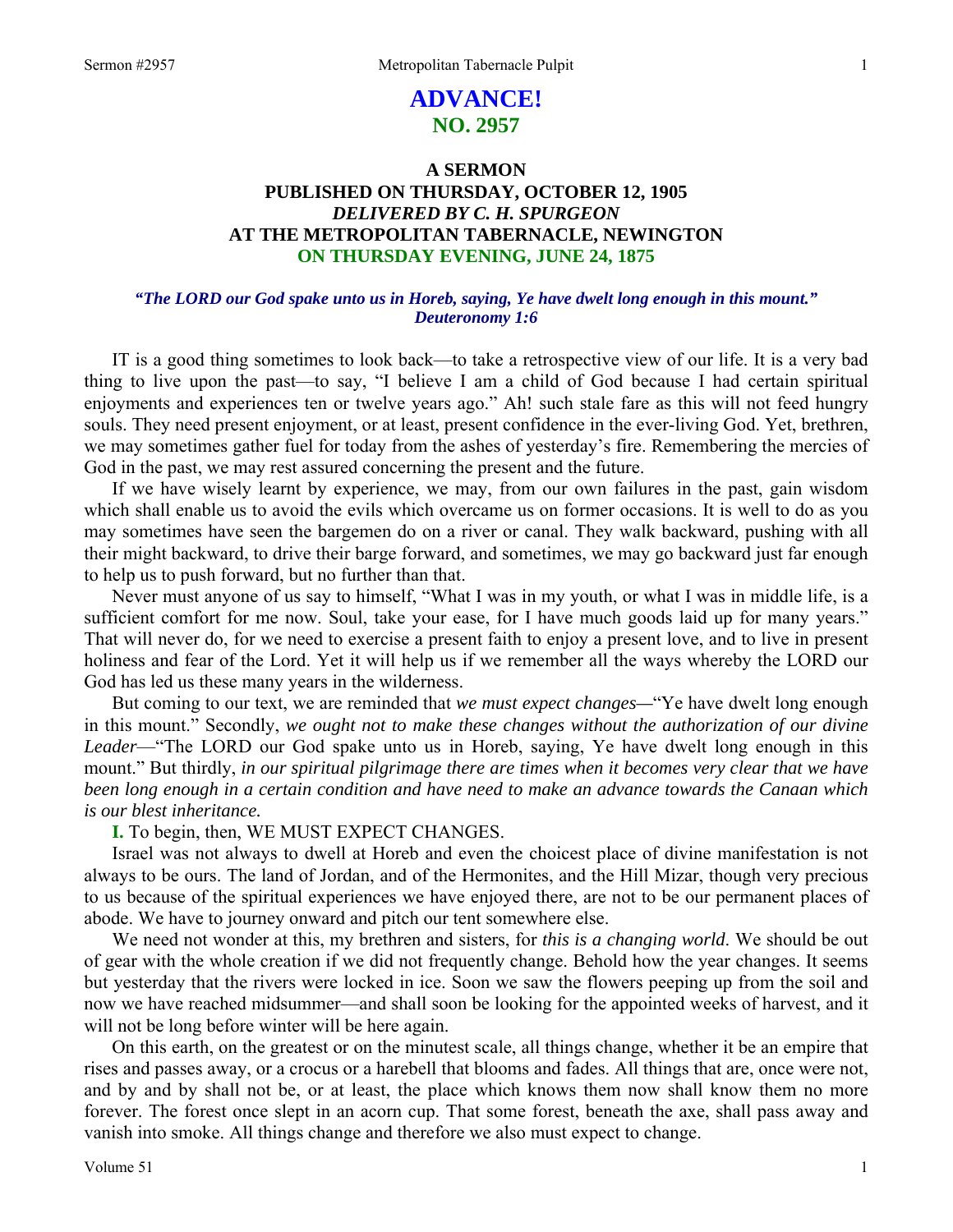And mark you, *we have already changed*. Perhaps we had a happy childhood and can remember even now the songs of the nursery and the holy hymns of our cradle days. But there came a time when we had dwelt long enough in that mount, for it would have been ill for us always to continue children. Then we were youths and were at school, and perhaps we recollect with pleasure those free days of boyhood and girlhood when, if we did not know the value of knowledge, at any rate we found that those who taught us had more pleasant ways of teaching than our fathers knew.

 But it was not well for us always to stay at school—there came a time when our parents felt, and we also felt, that we had stayed long enough in that mount. Since that, some of us have passed from change to change till we have come to the full maturity of spiritual life. And some of you I see, with the snows of many a winter lying on your brows, are approaching yet another change—you know that, by and by, you must come to another, for it will be said of you, "Ye have dwelt long enough in this mount."

 And so, through all the several stages of man we shall pass till we come to the blessed mount where we shall never dwell too long, nor ever feel that we have dwelt there long enough. But while we are beneath the moon, there must be waxing and waning to all who come under the moon's spell. And where the very heart of the earth, like a great sea, has its ebbs and its floods, we cannot but expect that we, too, should have our ebbs and our floods without us and within us.

We must expect to have changes, next, because *it is good for us to have them*. For, if not, we might become rooted to the earth. This is not our rest. But if we were always in one place and in one state, we would begin to think that it was. Have you not noticed, with regard to those brethren who are free from trouble—who, to use a Scriptural simile, have not been emptied from vessel to vessel—how they settle on their lees and what a scum generally rises upon the surface of such people's hearts?

 Because they have no changes, they begin to think that they shall continue forever as they are. They do not put that thought into words—they are not quite so foolish—yet they have the notion treasured up in their hearts that tomorrow will be as this day, only more abundant, and all the future in a similar fashion. If we have a long-continued spell of calm weather, we are apt to think that it will always be so.

 And if it always were so, perhaps we should get into as bad a condition as Coleridge pictures in his "*Ancient Mariner*." Because there was no wind to drive the ship along and the tropical sun was shining everywhere, everything was becoming corrupt. God knows that our tendency is in that direction and therefore He makes us to be pilgrims and strangers here—as all our fathers were.

 Were it not for changes, too, *some would grow utterly weary*. Some of God's children would welcome almost any change from their present condition. They suffer, perhaps, from abject poverty perhaps from unkindness on the part of those who ought to love and care for them. It may be that their condition is one in which the iron enters into their soul.

 Possibly their sorrow is a secret sorrow and the more severe because it must be kept to themselves and cannot be communicated to others. A worm, unseen by any human eye, is gnawing at their heart. They dare not mention it. If they did, they would not be sympathized with and might even be ridiculed. Ah! we little know the sorrows of others, and there are some who look most cheerful and are wise to look so, who ought to be praised because, with sacred patience, they keep their sorrow to themselves.

 There are some whom you, perhaps, are envying, who far more need your pity than they deserve your envy. There is much sorrow even among God's saints and it is a great mercy for them that the Lord sometimes turns their captivity. It seemed a pity that when Job had all his treasures, there should come such a change to him and that he should have to sit down among the ashes. But when he sat among the ashes, it was a happy circumstance for him that a change came and that, "the LORD blessed the latter end of Job more than his beginning."

What if you are the lowest spoke of the wheel just now? You will be the highest spoke in less than a minute, for the wheel is always turning round. You are not in a permanent position as to your low estate any more than as to your high estate—if prosperity does not endure, neither does adversity. It is written, "Weeping may endure for a night, but joy cometh in the morning." The hours of the night will pass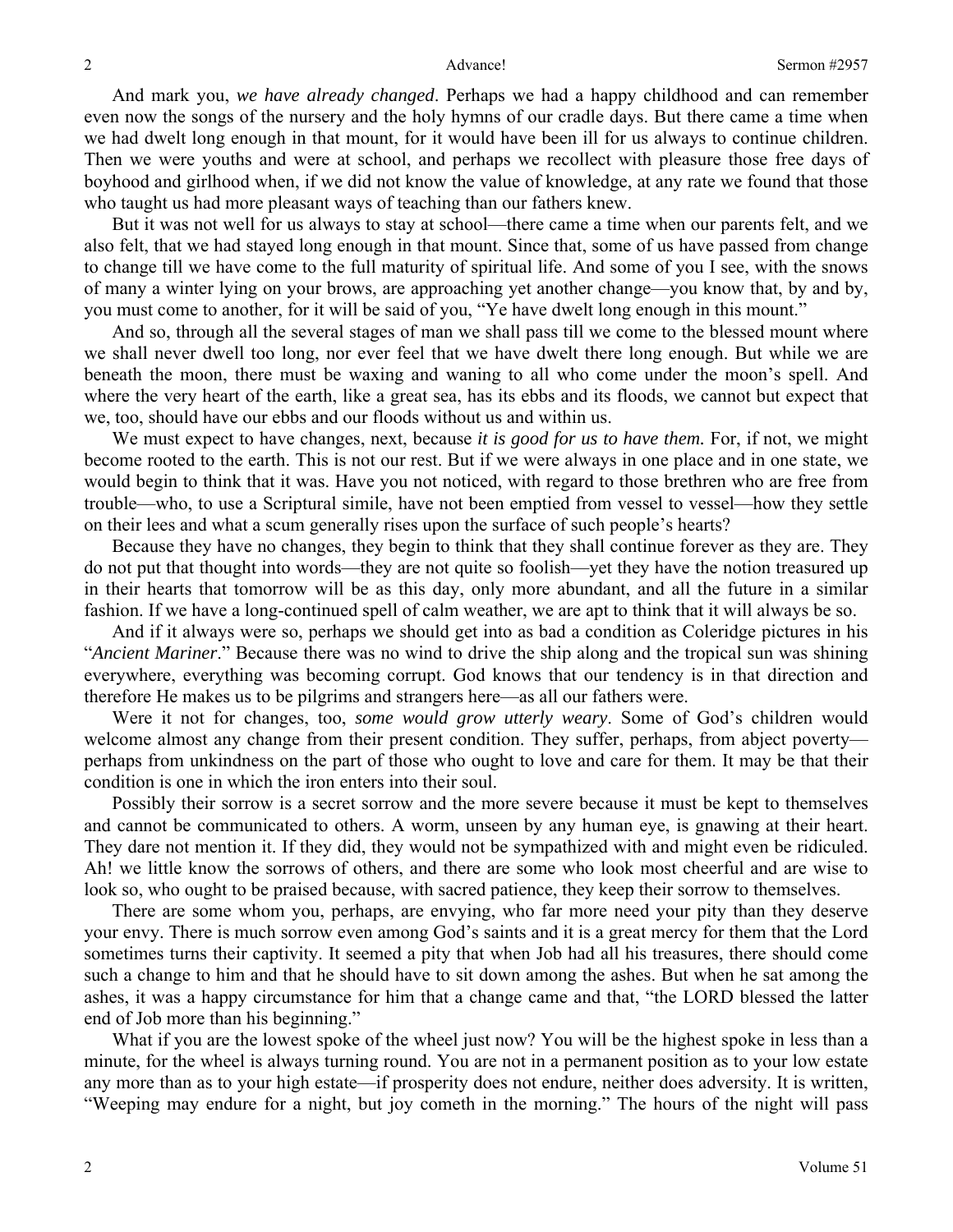away in due course and the joys of the morning will recompense you for the sorrows of the season of darkness.

 Besides, dear friends, it is well that we should have these changes because, *if we did not, we might all of us become unwatchful*. I do not know anything that helps more to take away the freshness and vigor with which a man does a thing than for him to do that particular thing every day. The same kind of thing happens when he does something many times that at first is very trying.

 If you put a man into one of the big boilers over in Southwark, when they are putting in the rivets well, I should not like to be that man, for the hammering is apt to make him deaf. Yet I am told, by those who have to be inside the boiler to hold the rivet head, that they do not know anything about the great noise, for they have got used to it.

 They are like the blacksmith's dog that will go to sleep under the anvil when the sparks are flying all around him—and it is possible to get used to anything in life. The sentinel, who stands still in his box, must not be very severely blamed if he goes to sleep. It is a good thing for him if he has a little walk to take, so that he can go to and fro with his rifle on his shoulder, and thus may be able to keep awake by a change of posture. He may have a difficulty in doing that, however, if the watch is continued too long.

 The mill horse that goes round and round perpetually in a certain track, learns to sleep as he goes his round. There was a prisoner who was sentenced to the cruel punishment of being awakened every quarter of an hour throughout the night, but at last, he learned to answer to the knock and to still sleep right on—and so was not disturbed one whit.

 I can well understand how, abiding in one state, we may get to be mechanical as a matter of routine, with no life and no vigor. I wonder how some of you would feel if you had to preach as often as I have? I wonder whether you would not find that it was apt to become rather mechanical? That is one of the things which I dread almost beyond all else and I trust that it will never become so with me, for I feel that if our ministry ever becomes merely mechanical, our usefulness will be completely destroyed.

 But the same thing may happen in Christian life—you may get to live mechanically. I have seen professedly Christian people who have done the right thing, but they have done it while they have been sound asleep. Did you ever go into a congregation—it has not been my lot to see such a sight often, but I have seen such a sight—where the minister has been fast asleep and the preaching has been nothing better than articulate snoring?

 There, the people sing while they are asleep and pray while they are asleep—there is no life, no force, no power, no change of any sort. Well now, if you could burn that meeting house down and the good man had to preach tomorrow in the little meadow by the side of it, why, he would be wide awake then and so would all his people be. The mere change of position would do them good.

 Sometimes, sitting in a different seat might help people to feel a little more attentive to the message. It is for this reason that the Lord comes and shakes us up, and we begin to awake out of sleep and each one says, "Where am I? New troubles have given me new grace and new comforts, so, Lord, I bless You for them. Give me new praises."

 Thus the change begins to do us good. It lifts us out of the old ruts and sets us doing something different from what we have done before—which we are able to do with a measure of freshness which we have not previously known. That may be one reason why we have changes.

 Another reason is this—*if we have no changes in our pilgrimage, it is quite clear that we shall make no progress.* If the children of Israel had remained at Horeb, they would never have reached the land of Canaan. We cannot stay in one place and go on to another at the same time. So, shifts and changes often promotive of growth.

 See, there is a tree which has grown in the place it now occupies as much as it can grow there, because there is not much earth there, and there is, besides, a pan of rock just underneath it from which it cannot derive any nutriment. Now, if with care the husbandman lifts the tree and shifts it to another position where the soil is deeper and richer, the tree will develop wondrously.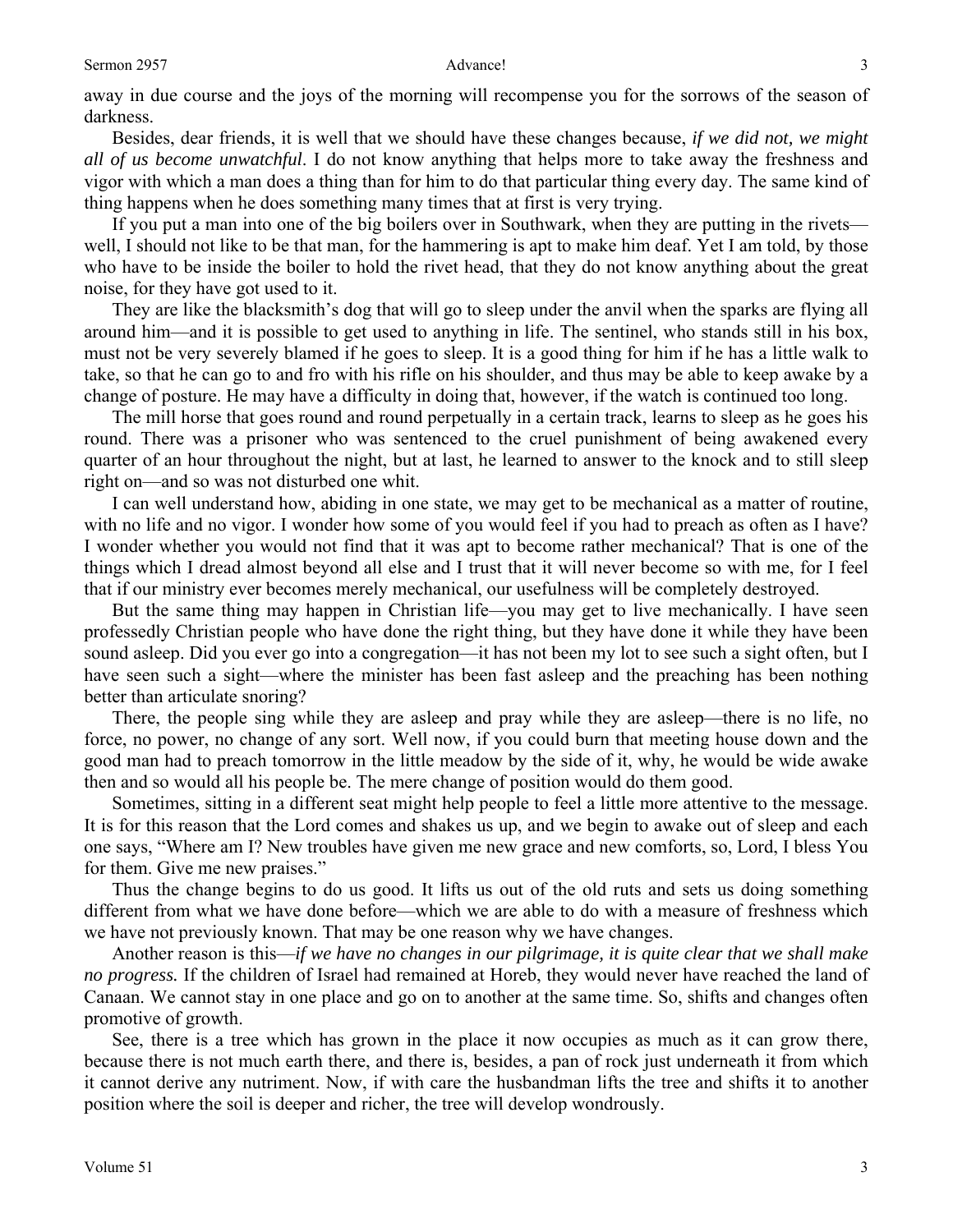And sometimes, it is so with us. We have grown as big in Christ as we ever shall grow in that particular position, so now we must be shifted into a new one. Why, our very comforts may be like a pan of rock under the tap-root of our soul. We cannot get down any deeper and it may be that our circumstances shut us in like huge walls through which the roots of our spiritual being cannot penetrate to get fresh nourishment. To make us grow, it is a good thing that we do not always remain in one position.

 And moreover, I believe that *our removes help us to grow in proportion,* for one condition of life may make us grow only in one way. There is one set of trials that we have and they develop a certain set of graces. Or there is one kind of service that we perform which brings out one special faculty, and strengthens and sanctifies it.

 But God does not want His children to grow so as to have their arms twice as long as their legs, and He does not want the trees of His own right-hand planting to be lop-sided trees, sending all their branches out either toward the East or the West, and having no boughs for the other points of the compass. God would have us to be developed as manhood should be—each faculty and limb and muscle having its fair share of harmonious growth, and the whole keeping up that equilibrium which is characteristic of all God's works.

 My dear brethren, you have been in a very comfortable position for a long time and you know that you have never had a trial to test your patience. The result is that you have not any patience. You are very impatient if you have ever such a little trouble. Now the Lord is going to shift you into a place where you will need a great deal of patience, but He will give it to you.

 And there is another side of your character of which you know next to nothing—and which none of your friends suppose that you possess—but the Lord is going to bring that out. He has painted one part of your portrait and He is now going to turn His attention, by His blessed Spirit, to another side of it, that it may be seen that you are a representation of all the graces of the Christian character. You ought to be glad that it is so, for who knows how much of glory God is about to get from you through this change, which, perhaps, you are looking upon with the greatest possible dread?

 Once more, and then I shall have given reason enough why we must expect changes. It may be, brethren, that *we undergo changes in order that we may do more good*. Some Christian man, perhaps, who has long been in one position, has practically brought to Christ all who ever will be brought in by him in that place. I know that it is so with ministers. We sow our seed and we reap our harvest, and it would be very wise of some brethren if they would just take their sickles and go off to another field and sow and reap there.

 After you have been a long while fishing in one pond and have caught all the best of the fish, it will be a weary task to go on fishing there, so, do as a wise angler would do—take your rod and line off to another pond and try there. Changes for God's servants are not at all things for which they ought to be blamed. At least, I know some ministers, whom I would not blame if they were to make a change. Neither do I think that the people of their charge would be particularly anxious to retain them.

 It is the same with us in our Christian life. It may be that we have done all the good we can do in our own family at home. Well, then, God is going to put us into another family. It may be that from our present standpoint we are only capable of a certain form of good—so the Lord is going to shift us and make different men and women of us, that we may be fitted for another form of service. And it is a blessed thing to be furnished and equipped for all the work of the Lord, whatsoever it may be that He commits to our charge.

 **II.** And now, secondly, and very briefly, THE LORD'S PEOPLE ARE TO BE CAREFUL THAT THEY DO NOT MAKE CHANGES WITHOUT DIVINE AUTHORIZATION—"The LORD our God spake unto us in Horeb, saying, Ye have dwelt long enough in this mount."

 The children of Israel had a fiery-cloudy pillar to guide them in their many wanderings. And if the pillar did not move, they stopped. Whether it was a day, or a week, or a month, or a year, they stopped while the pillar stopped. And when the pillar moved, then they moved, even though they had scarcely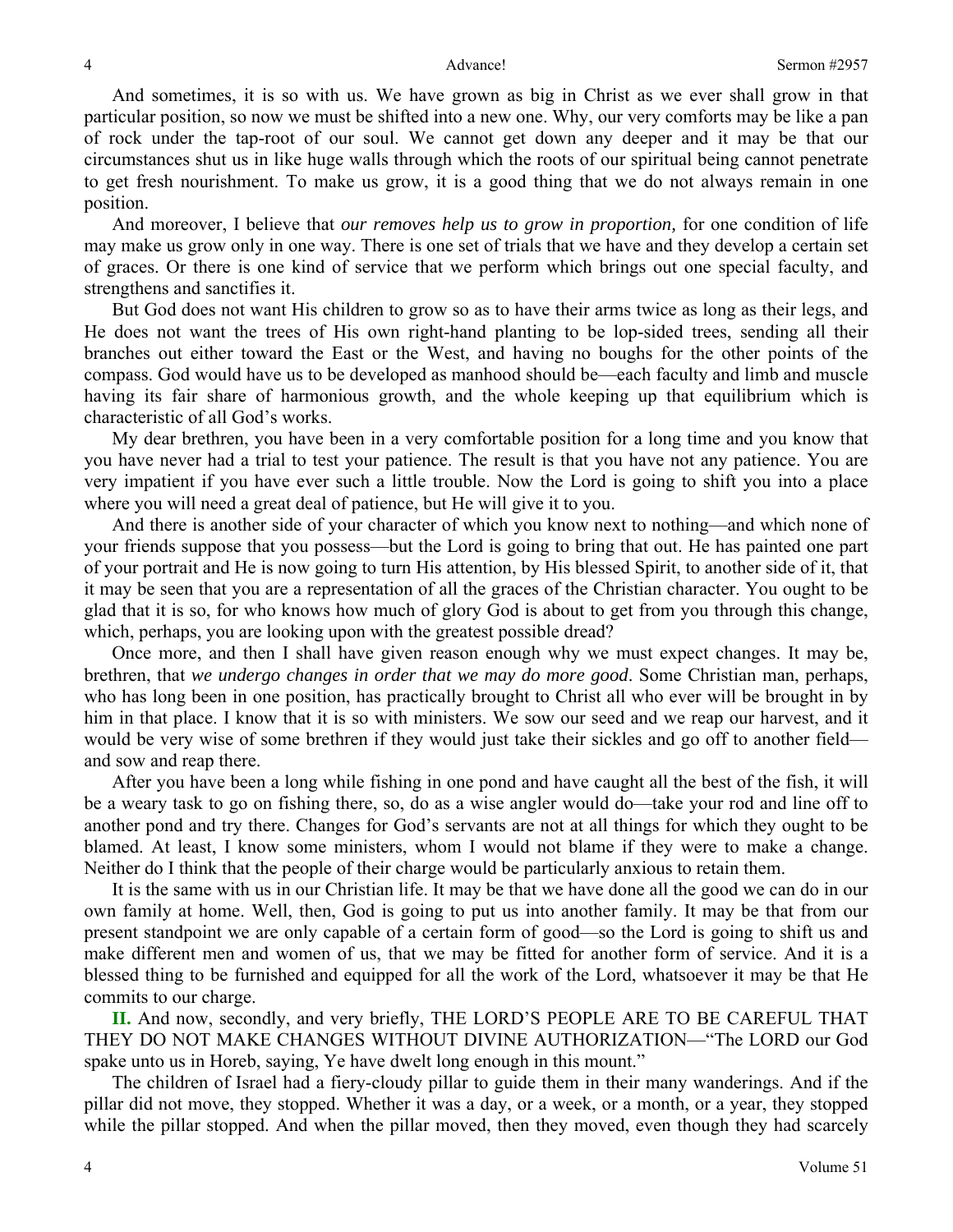pitched their tents. And brethren, let us also always seek divine guidance, let us put ourselves under the protection of providence—especially in making changes.

 Some make changes out of mere love of novelty. Some make changes because they think that anything new will be better than what they have at present. My dear brother, you know the temptations that assail you now, so I would not advise you to seek to have a new set, about which you know nothing. My dear sister, the cross that you have been carrying did not at first seem to fit your shoulders, but your shoulders have by degrees become fitted to it, so you had better keep that cross than seek another.

 There are many people who leap out of the frying pan into the fire, as our old proverb says. They think that things are going to be much better with them as soon as they make a change, but they had better "let well alone," as another proverb says, for "as a bird that wandereth from her nest, so is a man that wandereth from his place."

 There have been many people who have changed from side to side, just as sick persons restlessly move to and fro, merely shifting their position, yet all the while keeping their pain. One of the greatest blessings that we can have is a contented mind—and if we have that, we shall not be anxious for a change.

 Do not change because of a mere whim—let not that be your reason for altering your position. Do not change from worldly motives and be not always seeking the best for yourself. Do not change because of distrust or because of anger with your God. If He bids you stand where you are, stand you there and die at your post if need be. But if He bids you go, then go, though it would make a rent as if your very heart were cleft in twain. It will be better for you thus to suffer then to disobey your Lord.

 We do not make many mistakes in life where we absolutely give ourselves up to God's guidance, because though we do not hear a voice speaking out of the oracle, and we have not our way mapped out for us as on a chart, yet somehow or other, if we are honestly seeking to do right and yet are about to make a mistake, God graciously interposes and prevents the mistake, or He overrules what evidently was a mistake in such a way that it turns out to be the right thing after all.

 Commit your way unto the Lord. Trust also in Him and He shall bring it to pass. You are not fatherless. You are not left without a guide. Poor tempest-tossed and weather-beaten barque, you still have a Helmsman. You are not a derelict, left to drift upon the sea, at the mercy of every current and every gale. There is within you, O believer, One who is strong of hand and keen of eye, who steers you through the fiercest storms and direst tumults of the sea, making even these to contribute to your progress towards the desired haven.

 Be not swift to change because of any reason of your own, but be not slow to change if God bids you do so. When the time comes and you have dwelt long enough in this mount, up with the stakes, roll up the tent lines, and put the canvas on the camel's back, and be off to the next halting-place which the Lord has marked out for you, for He has gone before you to prepare your way.

**III.** I will not dwell longer upon that topic, but pass on to notice that THERE ARE SOME PLACES, SPIRITUALLY, IN WHICH GOD'S PEOPLE HAVE DWELT QUITE LONG ENOUGH. I wish to speak to the heart of everyone here—take home what belongs to you and may the Spirit of God be pleased to apply it to your soul!

*Some of you know that you are not happy and that you lack something, but you do not know what it is that you lack.* Some of you used to be very happy, at one time, in the pleasures of the world, but somehow, either they have changed or else you have. You have an empty space in your heart now and you cannot fill it. The glass seems to have come off the world's amusements. And your business, which used to occupy you from morning to night, has become distasteful to you. You feel that you want something, but you do not know what that something is.

 Let me tell you that what you really want is your God. Surely you have lived long enough without Him, you have lived long enough in sin, you have lived long enough in impenitence, you have lived long enough in danger of the wrath to come. O prodigal son, your Father calls you to come home! You surely have had enough of riotous living, enough of the swine-trough and the company of the hogs,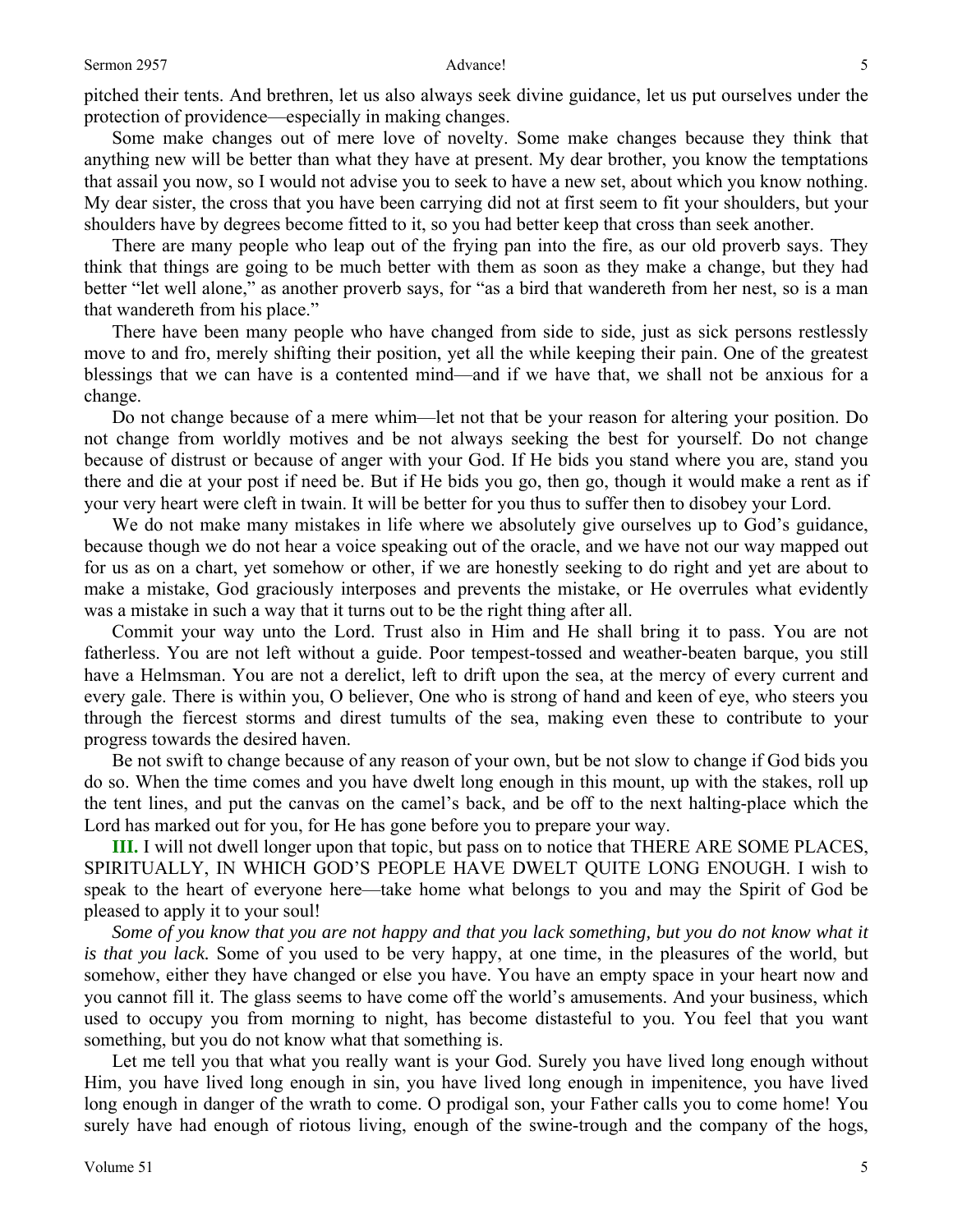enough of the citizens of that country, and their scorn and cruelty, enough of rags, and enough of the husks that the swine feed upon.

 Say right now, "I will arise, and go to my Father." And if you say this, the Spirit of God helping you so to do, this very hour you shall be in the embrace of your God, you shall receive the kisses of His love, the best robe shall be put upon you, and you shall be welcomed home even as the prodigal in the parable was.

 The mount mentioned in our text was *Mount Horeb, or Sinai*—the mount that burned with fire, the mount around which they set boundaries so that, if so much as a beast touched the mount, it should be stoned or thrust through with a dart. It was that mountain from which they heard the thunder pealing while the law was being proclaimed in a voice so terrible that they entreated that they might not hear it anymore.

 I believe there are some here—I had almost said that I hope there are—who have been long standing at the foot of Sinai. You have heard the thunder of that dreadful voice and you have felt condemned. Your soul is in bondage even now. If ever there was a slave in this world, you are one. You have the fetters on you and you have the cruel whip perpetually flagellating your conscience. Other slaves have rest sometimes, but you get none—you are tortured and tormented—you are almost like the fiend himself when he walked through dry places, seeking rest and finding none.

 Well do I remember when I was in your present condition, and I was in it, oh, so long! And blessed was the day when my Lord said to me, "Thou hast dwelt long enough in this mount," and then I came to Calvary and the blood of sprinkling, and I had done with Sinai. Yet I have never felt regret that I lingered so long at the foot of Sinai. I shall regret it if any of you do so, but I do not regret it in my own case, because I think it was necessary for one who was to be a public teacher, that he should have more depression of spirit and more trial than anybody else, that he might know the ins and outs of this matter in his own experience, and so be able to help others who may be tortured in a similar way.

 But there is no reason why you, my friend, should have this experience, for it may be that you are not to be a public teacher, and it would be well for you if, this very moment, the spirit of bondage were cast out of you and the Spirit of adoption took possession of your soul. You need not remain at the foot of Sinai, for, as I found out, *there is another hill, called Calvary*.

 You need not listen to the threatenings of the law, for there is another voice—the voice of the blood of Jesus—"which speaketh better things than that of Abel." If you will, by simple faith, but listen to that voice, you will learn that it speaks peace, not punishment, and cries out for mercy, not for justice. O tempted, distressed, despairing soul, you have dwelt long enough in mount Sinai! At this glad hour, the silver trumpet proclaims a jubilee for you. Your inheritance, which you have forfeited, has been redeemed, and you yourself, once sold into slavery, are now manumitted, for the price of your redemption has been paid to the utmost farthing.

 There is another mount, a little further on, to which some of my friends have come—*the mount of Little Faith*. They do believe in God now. They have looked to Jesus and have been lightened, yet they still see men as trees walking. Now and then, they have high days and holidays, and then they know whom they have believed, and have great joy in the Lord. But at other times, they get down in the dumps and sing—or rather, moan,—

> *"'Tis a point I long to know, Oft it causes anxious thought,— 'Do I love the Lord, or no? 'Am I His, or am I not?'"*

 Some of these are the very best people in the world, and I would sooner see a man always doubling his interest in Christ, and walking humbly and carefully before God than presuming upon his own safety and getting proud—and then venturing into temptation and falling into sin. There are some of God's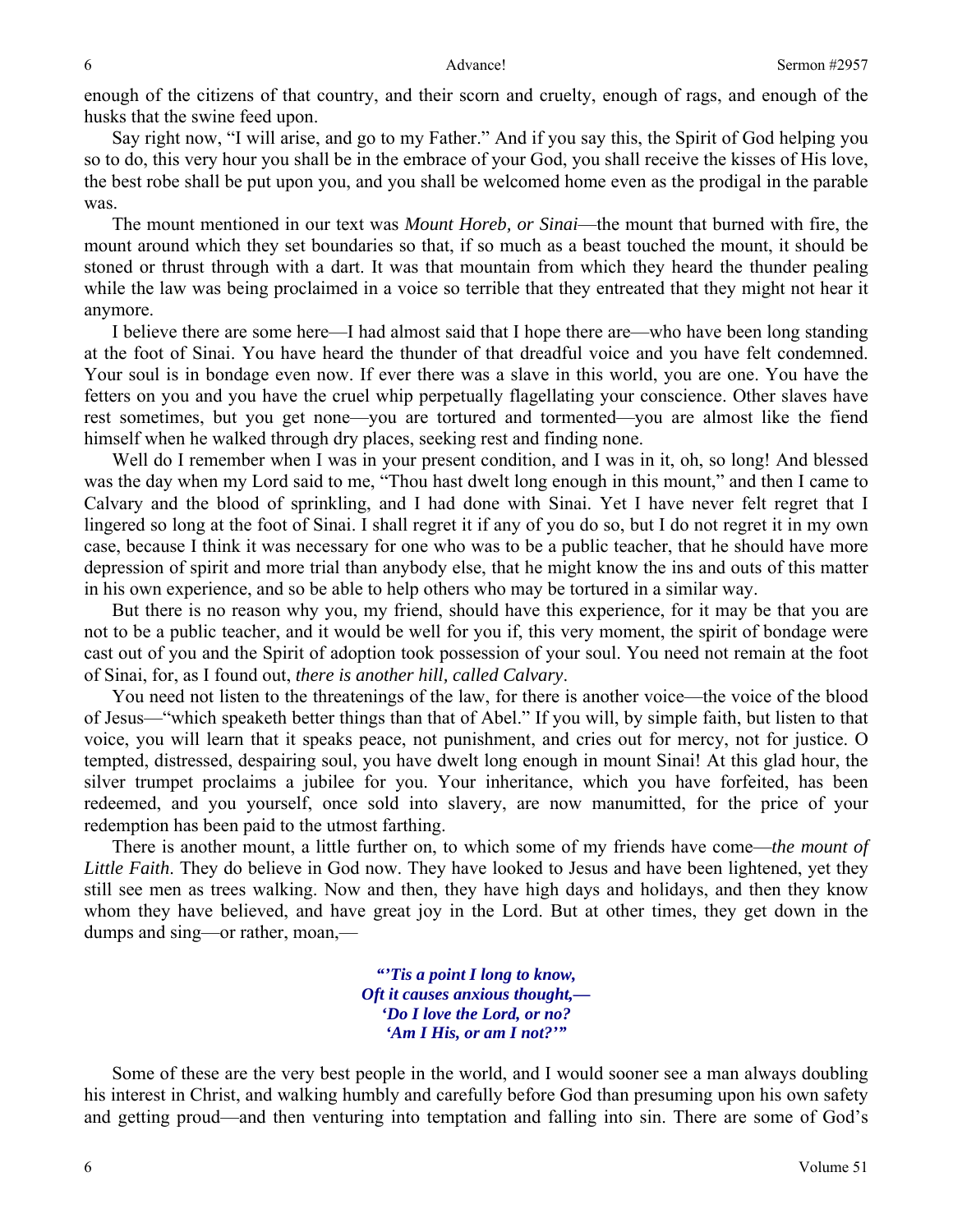### Sermon 2957 **Advance!** 2008 **Advance!** 2008 **Advance!**

children who are truly His, but who seem to be like those flowers that grow best in shady places. If they had too much sunshine, I do not know what might become of them. But these people do not allow themselves that luxury. They are constantly troubled. They say that they believe, yet the petition always has to be added, "Lord, help our unbelief."

 Now, my brother or my sister, if you are in this condition, do you not think that you have dwelt long enough in this mount? I knew you when you used to be raising such doubts and questions five years ago. Is it not time that you abandoned that bad habit? You never complain of a baby for cutting its teeth and you do not wonder if it has a lot of little complaints while it is a baby, but you do not expect it to cut its teeth and to have all these little infantile diseases when it gets to be a man.

 Do you not think that it is time that you had grown from being little children to become young men? And should not the young men begin to grow into fathers in the Christian church? We watch and tend you while you are the lambs of the flock, but are you always going to be lambs? You, who are forty, fifty, sixty years of age, and who ought to set an example to others by being courageous and full of confidence, are you always going to be Feeble-minds and Ready-to-halts?

What, are you always going to use crutches? Will you never outgrow them? Must we always wheel you about in a baby carriage of rich consolation? Will you never walk alone? Will you never outgrow your days of weakness? Ye have dwelt long enough, and far too long, in this mount. Remember that Jesus Christ declared that He had come that His people "might have life." Well, you have that, have you not? But He added, "and that they might have it *more abundantly*." You have not that, but do not rest satisfied until you have it.

 There is another company of professors—men of brain, but with less heart than brain—men of the Thomas order, who want a great deal of evidence to convince them—who tarry in *the mount of questioning*. We have some persons of this kind, who, we trust, are Christians, but they always have some question to ask—and they come to see the pastor about it. And after that one is answered, they ask another, and then another and another.

We are very glad to see them so thoughtful—we wish everybody was thoughtful and we do not want people to take things for granted just because we say them—we like to have them inquiring. But these people are always inquiring and they seem to have been always inquiring. If I have lost my way on a foggy night, I do not mind inquiring, but I like to move on a little and not stand still and keep on inquiring which is the way.

 There are some people who are always in a fog and always inquiring—and every new heresy that is started gives them a new set of inquiries. It is a wretched life that they lead themselves, and other people, too—and I may well say to them, "Ye have dwelt long enough in this mount."

 Just think, my Christian brother, while you have been vainly trying to find out how many angels can stand on the point of a needle, your brother has been winning souls for Jesus Christ. You have been sitting up at night seeking to discover the meaning of the tenth toe of the great image mentioned in the book of Daniel, and of the little horn and the fourth beast, and you have been puzzling yourself as to what is going to happen at a certain period of the world's history, but you have not found out much yet.

 Now, if you had been visiting the sick, and the poor, and the ignorant, and going after the lost sheep of the house of Israel, would not your occupation have been much more remunerative? Would it not have brought you a brighter crown at the last great day? Inquire, certainly, as to all truth revealed in the Scriptures, but many of you have already dwelt quite long enough in that mount of questioning. It is time that you had ascertained that there are some things that are settled.

 I spoke with a man some time ago who said that he made his creed every week. I thought that he must be a disciple of the moon, though I did not call him a lunatic, yet he was very like one, and you might as well measure the moon for a suit of clothes as judge such a man by the creed which he is constantly changing.

 Oh, but there are some things about which we are sure. And I bless God that some of us can say that the Gospel, which we preached more than twenty years ago, is precisely the same Gospel that we preach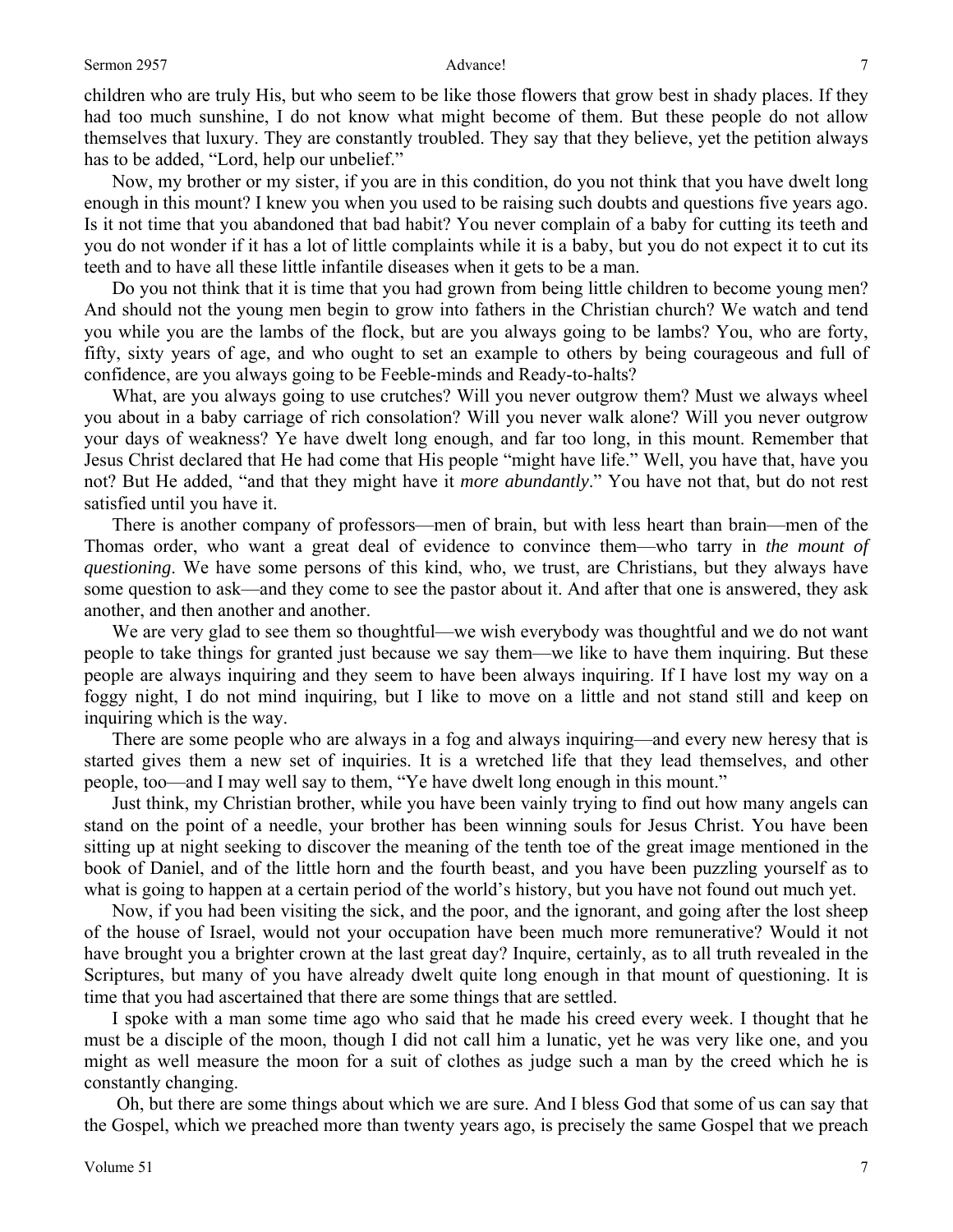now. We are not conscious of having shifted our ground with regard to any of its doctrines, precepts, warnings, or invitations. It is a grand thing when an old divine is able to say, as my own dear grandfather said to me not long before he died, "For sixty years I have preached the Gospel, and the sermon that I preached the first time I went into the pulpit, I could have preached the last time I went there, for I have made no alteration in my sentiments. The truths that God taught me at the beginning, I have held fast, though I have been continually learning more and more of the meaning of them."

 It is very needful, if we are to do any good to others, though for a while we go to the mount of inquiry, that we should feel that there comes a time when we have made up our minds and have learned something which we never mean to question again—we have dwelt long enough in that mount.

 At Horeb, Moses divided the people, and marshaled them, and said that such and such a tribe should go first, and another second, and another last. He drilled them as an army, yet they were not always to be content with being marshaled and drilled—they were to go forward and possess the land of Canaan. They had dwelt long enough in that *mount of marshalling and drilling*, and some of you Christian people have had quite enough marshalling and drilling.

 Is it not time for those of you, who are not doing anything for Christ, to begin to do something for Him? I do not think that, when a young man is converted, he ought at first to begin working for Jesus Christ as the main business of his life. He should go to Christ's school and try to learn something that he can afterwards talk about to others.

 I was very pleased with a dear brother, a working man, who joined the church here a month or two ago. When I put to him the question, "What are you doing for Christ?" he said, "Well, sir, I have the heart to do a good deal and I hope I shall yet do it, but at the present time, I am trying to learn more about Him. For, if I were to go and speak to some of my mates about Jesus Christ, they would be more than a match for me and I should not like to have my Savior made a subject of ridicule."

 I thought there was sanctified common sense in that answer and I would advise other young Christians to go and do likewise—only do not forget to serve your Master when you have learned the way to do it. You Mr. Recruit, have surely practiced "the goose step" long enough—can you not now go forward? To my certain knowledge, you have been in the army for a dozen years—could you not do a little fighting if you were to try? Could you not learn to load a gun and fire it? Have you been studying the properties of gunpowder all this time and done nothing else to prove that you are a soldier? Fie on you!

 I fear that the church of Christ as a whole has been tarrying far too long in the mount of marshalling and drilling. Some clever brother draws up a fine plan and the next thing is to form a committee, with a president and a vice-president and all manner of officers. You are getting on now, like a house afire and that is how the thing usually ends—in smoke!

 There is the paraphernalia. There is the marshalling. There is the grand parade and there is the army—on paper! But when will the army begin the battle in real earnest? When will the church of Christ get to close quarters with sinners? When will every Christian man and woman really begin working for Christ and cease talking about it?

We have had the resolutions which have been proposed and seconded, and carried unanimously and then forgotten! It is significant that there is no book containing the resolutions of the apostles, but we have the *Acts* of the apostles. And there will be something worth recording in the Lord's "book of remembrance" if we turn our good resolutions into acts of holy service. Let us get to work, for we have tarried long enough in this mount.

 There are many other "mounts" that I might mention, but I do not think I need to do so. Unto whatsoever truth you have attained, dear friend, make sure of that and then go on to something beyond. Do not stop anywhere, for you have not yet attained, neither are you yet perfect. You can buy a box of the patent perfection paint, and cover over all the knots and imperfections in the wood, but the wind and the rain will test your fine-looking house, and you will find the paint cracking and the bad joints and the holes in the wood showing before long.